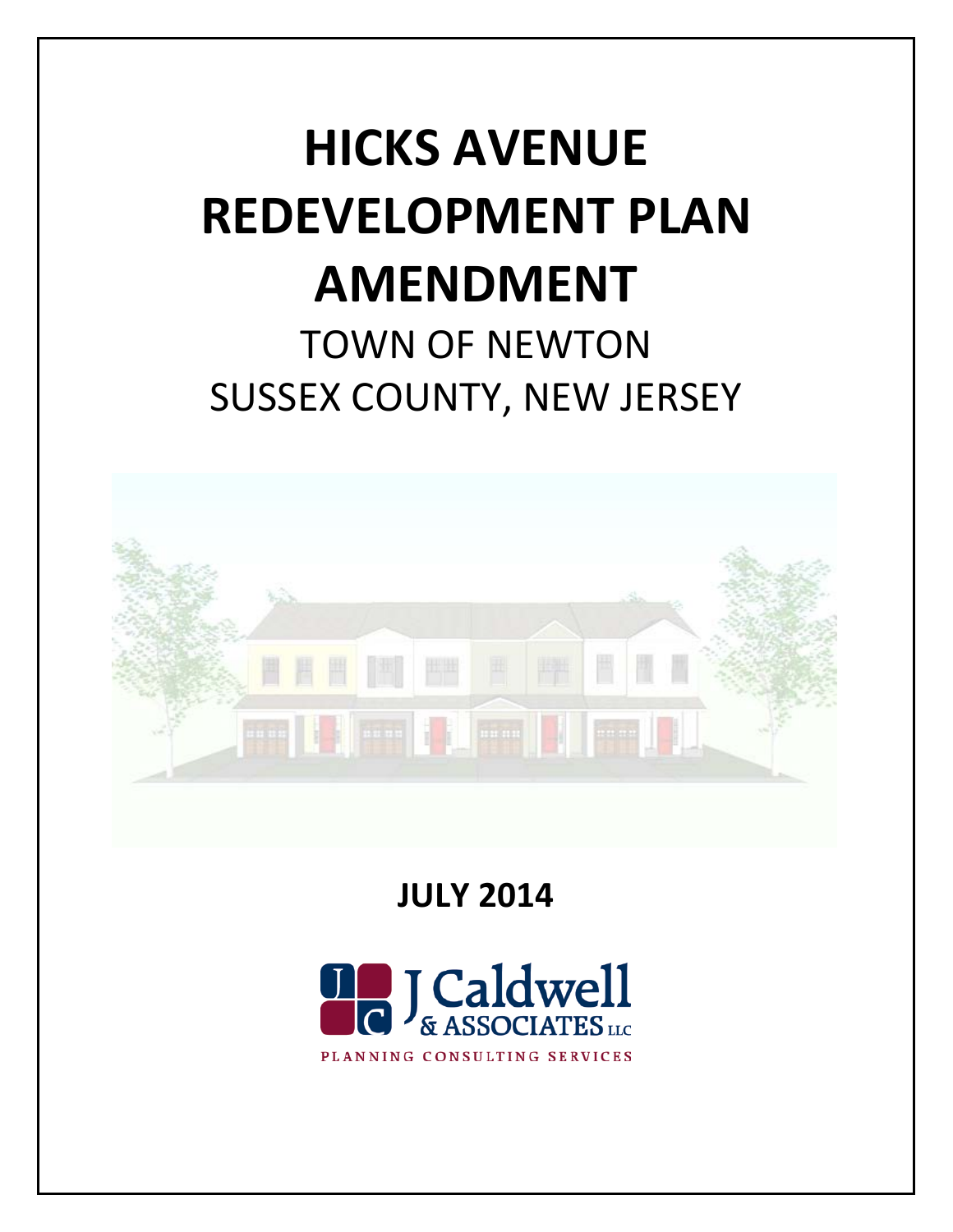# **HICKS AVENUE REDEVELOPMENT PLAN AMENDMENT TOWN OF NEWTON, SUSSEX COUNTY**

# **Table of Contents**

Colaa Cada

**Jessica Caldwell, P.P., A.I.C.P, Town Planner, P.P. # 5944**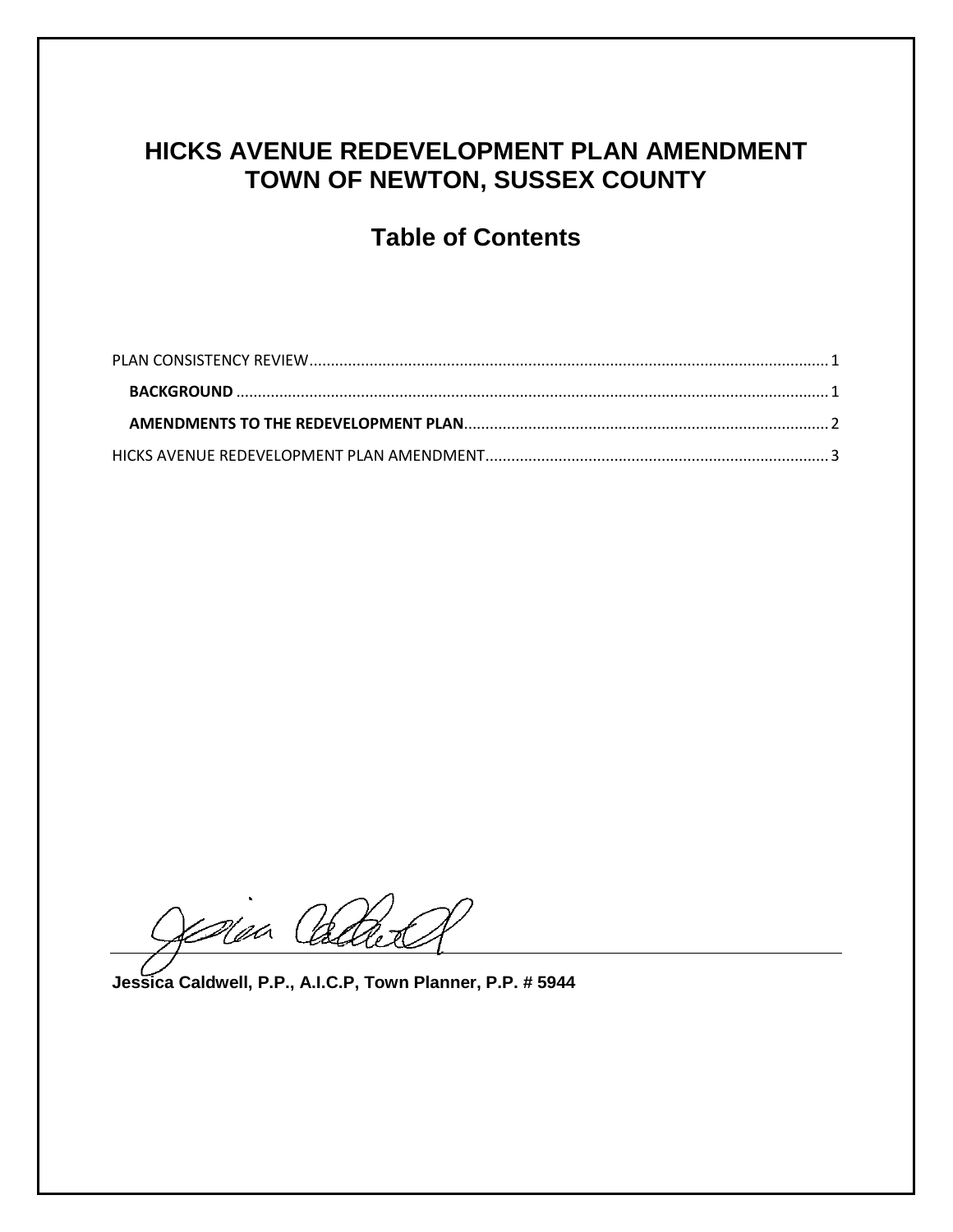# <span id="page-2-0"></span>**PLAN CONSISTENCY REVIEW**

# <span id="page-2-1"></span>**BACKGROUND**

The Hicks Avenue Redevelopment Plan (the "Plan") governs the Town of Newton Redevelopment Area (the "Area") located on the northeastern corner of Sparta Avenue and Hicks Avenue. Notice was sent to property owners within the Area on November 21, 2007, pursuant to DeRose v. Town of Harrison. The Area was recommended to be designated as an Area in Need of Redevelopment by the Town of Newton Planning Board on December 6, 2007, pursuant to the Local Redevelopment and Housing Law, N.J.S.A. 40A:12A-1 et seq. (the "Redevelopment Law"). The Area was designated an Area in Need of Redevelopment by the Town Council on December 10, 2007. The Plan for the Area, which established superseding zoning, was adopted by the Town Council on December 22, 2008.

The Plan Area includes eight (8) tax lots in Block 24.02 (former Block 1309), including portions of the adjacent street rights-of-way of Sparta Avenue, Hicks Avenue and Smith Street. The Town of Newton has updated tax lot numbers since the adoption of the original Hicks Avenue Redevelopment Plan. The new lot and block numbers for the parcels located in the Plan Area are: Block 24.02, Lots 1, 2, 3, 4, 5, 6, 7 and 8 (former Block 1309, Lots 1.01, 1, 2, 41, 9, 6, 8 and 42, respectively). The Plan Area comprises approximately 13.65 acres.

The purpose of the plan amendment is to provide for an updated design concept for the Redevelopment Area. The original plan contemplated townhouses with rear access garages, a mixed-use building and an apartment building. This plan amendment continues to propose townhouses; however with garage access in the front yard. The mixed-use/apartment building area along Sparta Avenue will be permitted to contain a free-standing commercial building. Additionally, this Plan Amendment will permit certain single family residential uses that exist in the area to remain as permitted uses. The mandatory stormwater recapture and use for irrigation or other non-potable uses are to be revised to be optional as well. The prior development concepts will remain permitted, simply allowing for additional design options for potential redevelopers.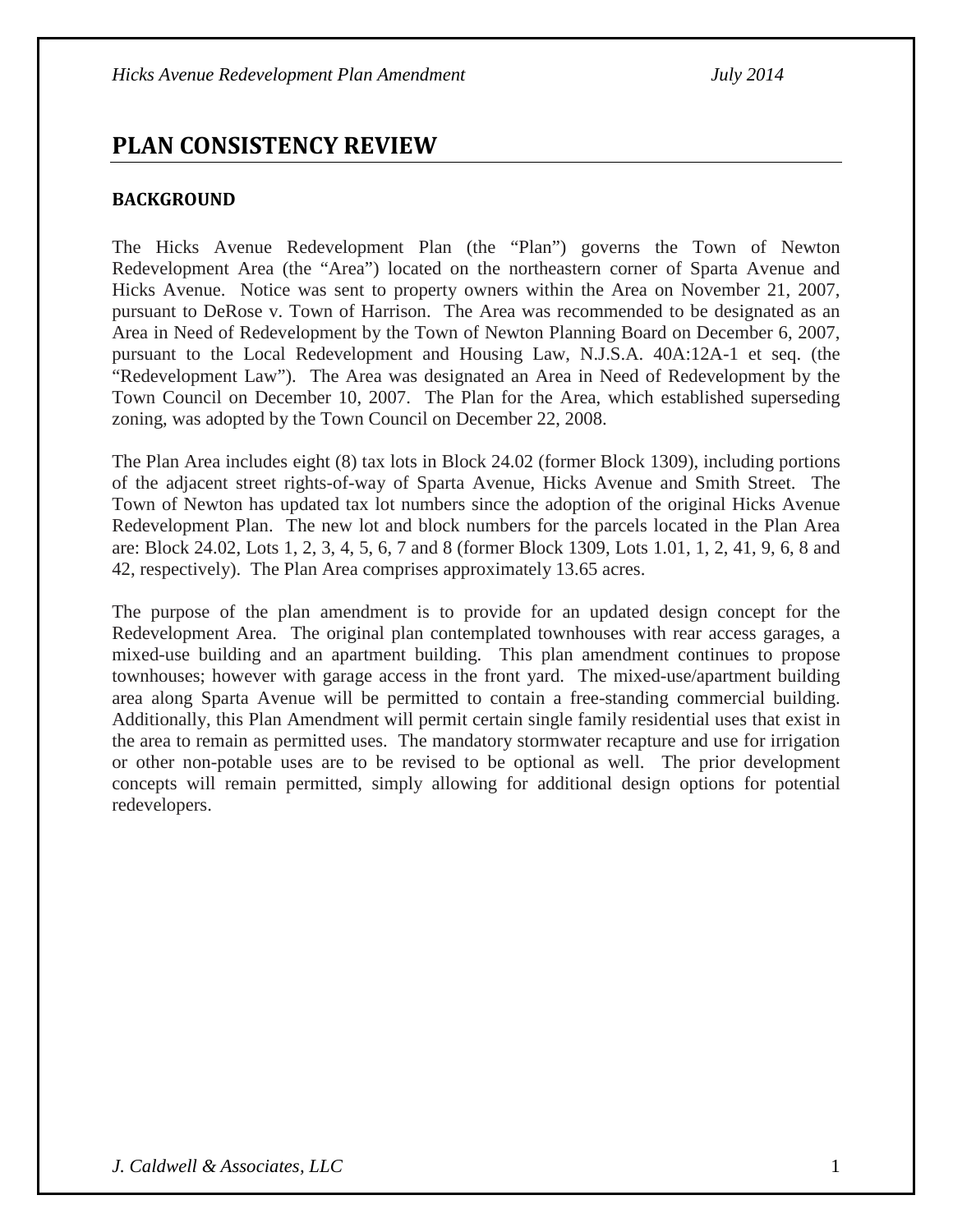#### <span id="page-3-0"></span>**AMENDMENTS TO THE REDEVELOPMENT PLAN**

The Redevelopment Plan (the "Plan") contemplates the potential for amendments to the Plan. At Section 9.1 of the Redevelopment Plan, it states, "As development occurs within the Area, development priorities and market demands may change. This Plan should have the ability to meet the changing needs of market demand, the Town of Newton and its citizens. Amendments may be required in order to accommodate these changes." The amendments are to provide for changing market demands and an increase in the amount of available water in the Town, reducing the need for grey water conservation methods.

It has been more than five years since the Redevelopment Plan was adopted. There is insufficient market demand for the types of units proposed in the original plan because the cost of providing rear entry garages is increased because of the need to provide a rear access lane as well as the neighborhood street. The rear entry garages also minimize the size of rear yards, where the development community has requested the ability to provide larger rear yards. Additionally, the area has sufficient residential proposed to not necessarily need the retail uses to be mixed-use, providing for the ability to allow a stand-along commercial use or commercial building with multiple commercial uses. This Plan Amendment provides for a greater variety of building types, while maintaining the spirit of the original plan, both in terms of the layout and architectural design.

The requirement for mandatory re-use of stormwater on the site may also be cost prohibitive for potential redevelopers. The original need for this water recycling program was due to a limited amount of available water in the Town's water allocation. The Town has undertaken a leak detection program and has recovered more than 20 percent of water previously lost to leaks in the system. This has lessened the need for mandatory water recycling, providing for the potential for this provision to be optional in the Plan.

The Plan Amendment is generally consistent with the stated goals of the Plan. For example, the first goal in the Plan is to "eliminate the incongruous land uses within the Area and between the designated Area and surrounding environs, eliminating blighting influences." This Plan Amendment Continues this goal by providing for a greater likelihood of redevelopment occurring. This Plan Amendment is also generally consistent with the Master Plan of the Town of Newton. For example, one of the general goals from the Master Plan is "to promote a desirable visual environment through creative development techniques and good civic design and arrangement." The Plan Amendment encourages good design, building arrangement and provides for high quality residential and commercial uses in a currently abandoned industrial area. For these reasons, the Plan Amendment is generally consistent with the stated goals of the Plan, the goals of the Town of Newton Master Plan and State Development and Redevelopment Plan. One goal from the Redevelopment Plan must be amended slightly to permit the option of a stormwater recapture system on the site, rather than a mandatory system.

<span id="page-3-1"></span>Based upon the foregoing, the following amendments are made to the Hicks Avenue Redevelopment Plan. If there is a conflict between any of the amended provisions below and existing provisions in the Plan, the amended provisions shall govern. With the exception of the foregoing, all other provisions of the Plan not specifically modified by this Plan Amendment shall remain unmodified.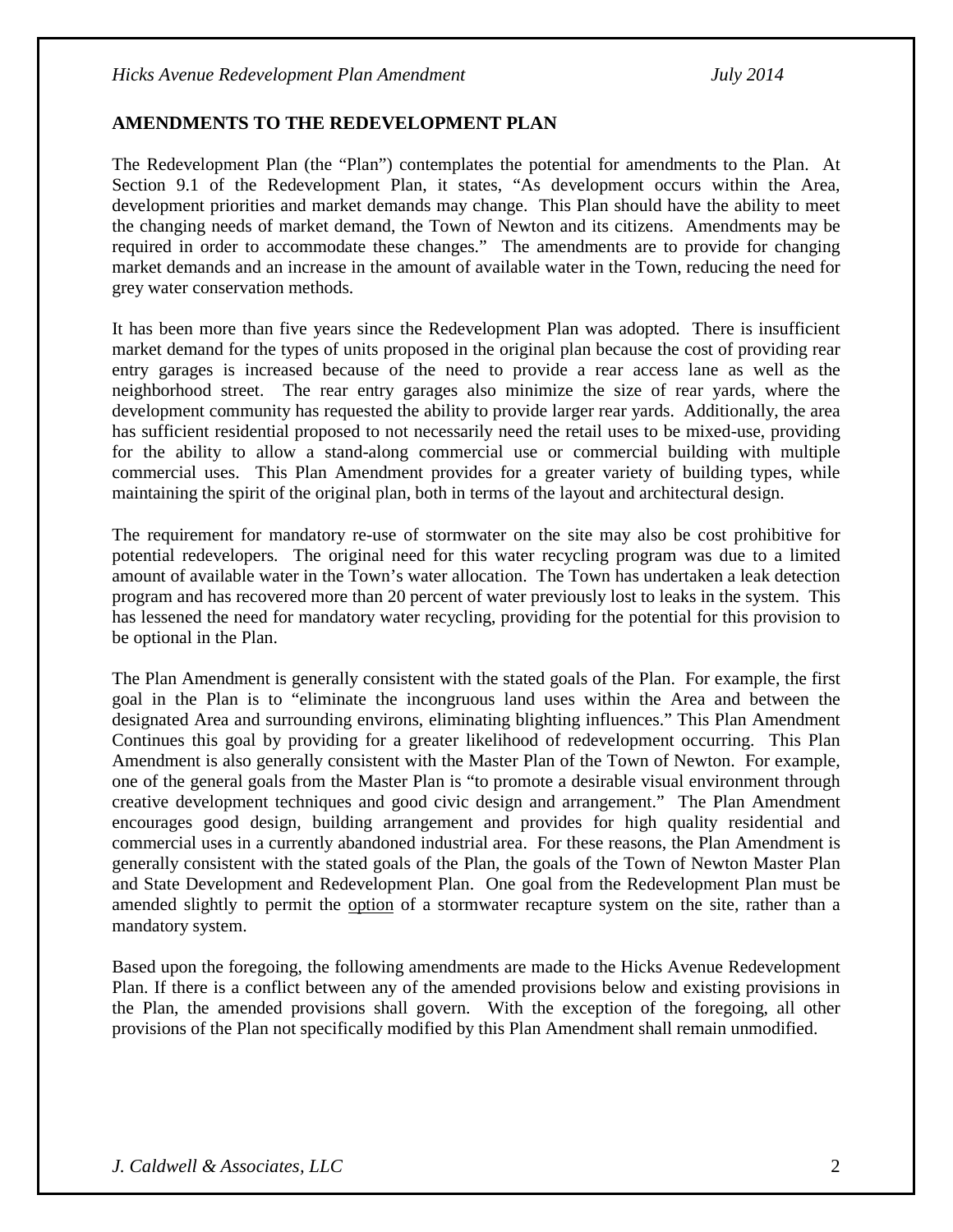# **HICKS AVENUE REDEVELOPMENT PLAN AMENDMENT**

## **At Section 1.2, Local Context Map, on page 7, the last paragraph shall include the following:**

The Redevelopment Plan also permits a neighborhood center concept that includes a combination of townhouses, single family residential on existing lots and free-standing commercial uses or a commercial building with multiple commercial spaces. Development layouts, site and circulation plans and building graphics within the Plan are conceptual in nature and subject to final engineering and architectural design by an applicant, subject to approval by the Planning Board.

#### **At Section 1.7, Goals of the Plan, on page 12, Goal 18 shall be replaced with the following:**

18. To encourage environmental sustainability through the optional creation of a Potable Water Conservation Program, by which stormwater is recaptured, stored and used for landscape irrigation, car washing, and non-potable use within the dwelling units, retail or commercial structures.

#### **At Section 1.7 Goals of the Plan, on page 12, Redevelopment Objectives, under Section 1, the following sentence shall be added:**

1. A Redeveloper is not required to assemble all parcels in the Area prior to undertaking a redevelopment project.

#### **At Section 1.9, Illustrative Site Plan, the second and third paragraphs on page 14 and first paragraph on page 15 shall be deleted and replaced with the following:**

The Illustrative Site Plan provides one option for redevelopment of the Area. This Redevelopment Plan permits a density of up to 20 residential units per buildable acre. The total number of units ultimately constructed will depend on the amount of land allocated for residential uses and the total acreage of land proposed to be redeveloped by an applicant. The Plan provides one alternative that shows townhouses with rear access drives, a mixed-use building and a multi-family residential building and an alternative plan permitted by this Redevelopment Plan is for townhouses with garage access in front of the buildings, single family residential remaining or constructed on individual lots and free-standing commercial buildings with one or more commercial uses.

#### **At Section 2.2 Environmental Conditions, page 19, the final paragraph under the heading "Site Contamination" shall be deleted and replaced with the following:**

Prior to any construction on the site, the Municipality must receive from the redeveloper any and all supporting data which the Municipality deems necessary to validate that any contamination on the site has been remediated, or will be remediated during construction pursuant to an NJDEP approved site remediation plan.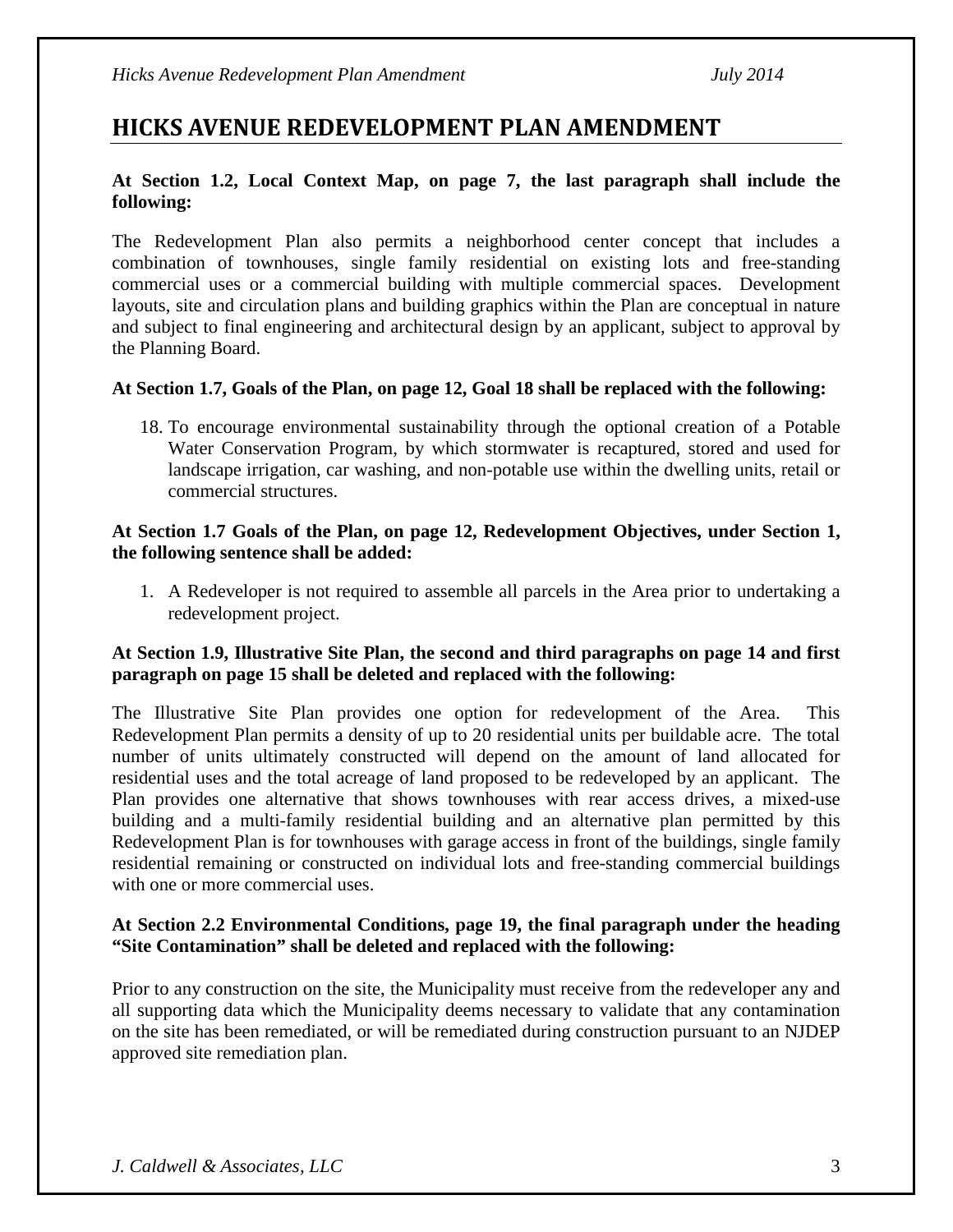*Hicks Avenue Redevelopment Plan Amendment July 2014*

#### **At Section 2.4 Circulation & Utilities, page 21, the third to the last paragraph entitled "Stormwater" shall be deleted and replaced with the following:**

The stormwater management on this development site will be in accordance with the Residential Site Improvement Standards and Newton's Stormwater Control Ordinance.

#### **At Section 3.0 Definitions, page 24 and 25, the definitions for Design Professional, Density and Potable Water Conservation Program should be deleted and replaced with the following:**

Design Professional – A practicing Licensed Professional Planner or Architect that has experience with redevelopment plans in general and form-based zoning.

Density – The number of dwelling units permitted per buildable acre within the Redevelopment Area. Buildable land is exclusive of constraints from wetlands and wetland buffers. Where a Redeveloper is able to obtain an NJDEP permit to build within regulated areas, those areas shall be deemed buildable for purposes of density.

Potable Water Conservation Program – An optional program prepared by the developer by which stormwater is recaptured, stored and used for non-potable use, such as landscape irrigation, car washing and flushing toilets.

#### **At Section 4.1 Land Use Regulations, Permitted Uses, Section 1, page 28, Residential Uses should be deleted and replaced with the following:**

1. Residential: Includes premises available for long-term human habitation; excludes all boarding houses and rooming houses. Residential uses are limited to attached townhouses, paired villas (duplexes), multi-family flats, residential above mixed-use commercial and single-family dwellings.

#### **At Section 4.1 Land Use Regulations, Permitted Uses, page 28, delete and replace paragraph for as follows and add paragraph 5, Commercial Uses as follows:**

- 4. Open Spaces, Park and Playgrounds: Public or private open space and/or recreational areas that may include passive and/or active recreational facilities such as pedestrian walkways, bike paths, pedestrian-scaled lighting, benches, picnic areas, playground equipment and/or trash receptacles (wild-life proof).
- 5. Commercial: Free-standing commercial structures with one or more commercial uses. Permitted commercial uses include all Commercial Retail Service Uses and Business/Office/Professional Uses permitted in the T-4 Neighborhood Services Zone of the Newton Form-Based Code. The Accessory Uses in the T-4 Neighborhood Services Zone are also permitted within the Redevelopment Area as appropriate, with commercial accessory uses in the commercial area and residential accessory uses in the residential area.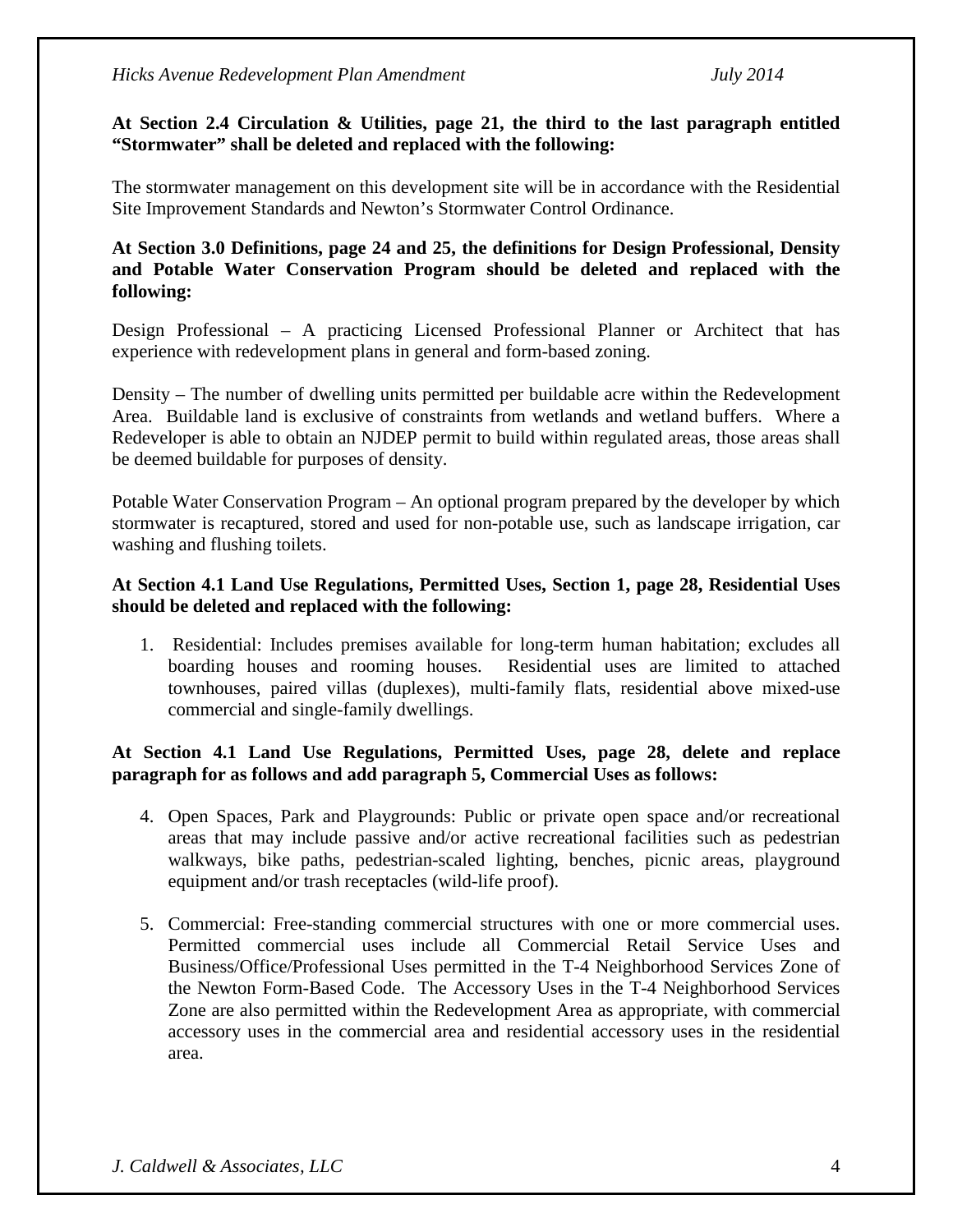#### **At Section 4.1 Land Use Plan, page 29, delete the entire section and replace with the following:**

The Land Use Plan for the area includes a 200-foot deep section along Sparta Avenue that permits commercial, mixed-use and residential uses. This area is shown in lavender below. The remainder of the Area, shown in yellow, is slated for residential development. Parking areas and access for the mixed-use/commercial zone of the Area may be located in the residential zone. The boundary between the two zones may be flexed 50 feet in either direction to facilitate a variety of layouts. (The areas flexed need not be the entire length of the boundary).

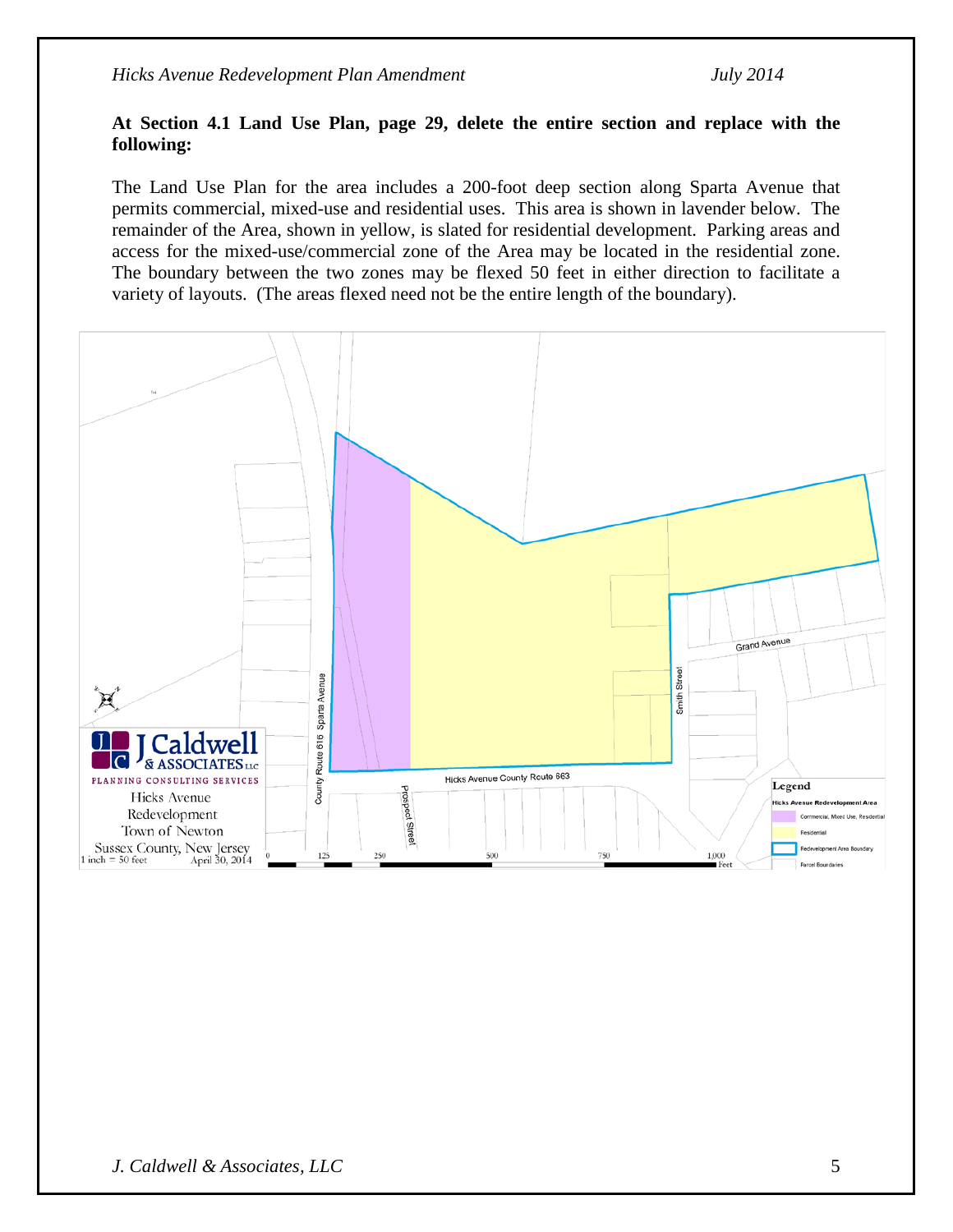#### **At Section 5.2 Mobility Regulations, page 33, the first and second paragraphs shall be deleted and replaced with the following:**

This section provides a conceptual circulation and parking plan for the development. The development must meet New Jersey Site Residential Improvement Standards for the residential portion of the development and is subject to Planning Board approval for the commercial/mixeduse portion of the development.

#### **Section 5.4 Thoroughfare Overview, page 36, the following discussion shall be added at the end of the page:**

An alternate street layout may be designed to minimize pavement and impervious surfaces throughout the development. This layout would apply to the interior of the development. Streetscapes and sidewalks along Sparta Avenue, Hicks Avenue and Smith Street would remain as shown. The alternate street layout would permit a redeveloper to propose an internal residential street with a 24 foot-wide pavement width and four (4) foot sidewalk on one side of the street. All parking would be off-street parking including parking for both commercial and residential units. Residential units must have off-street guest parking provided along with the minimum parking required by New Jersey Residential Site Improvement Standards.

#### **At Section 5.7 Pedestrian Circulation Plan, page 45, the following shall be added to the end of the page:**

Examples of possible modifications to the pedestrian plan include: sidewalks on one side of the street within the development, six (6) foot sidewalks around the commercial building and a combined pedestrian walkway and rail trail bike path along Sparta Avenue in lieu of a sidewalk along Sparta Avenue.

#### **At Section 6.2 Bulk & Setback Regulations, page 49, the bulk standards shall be deleted and replaced with the following:**

**Density:** The density of the Area must not exceed 20 dwelling units per buildable acre of development area.

Lot Sizes: Lot sizes may vary depending on the building type and layout of the redevelopment. Lot sizes will be a function of building size plus required setbacks. Alternatively, the Area, or a portion thereof, may be redeveloped as one lot with multiple structures and uses. In this case, setbacks will be measured from exterior lot lines. Pre-existing residential uses on individual lots shall be deemed to be conforming as they exist at the time of the adoption of this Plan and may be reconstructed within the same footprint on the existing lot. Future additions or redevelopment of those lots shall follow the bulk standards set forth herein.

**Setbacks:** Setbacks are the distance between the property line and the outer edge of the building wall, expressed in feet.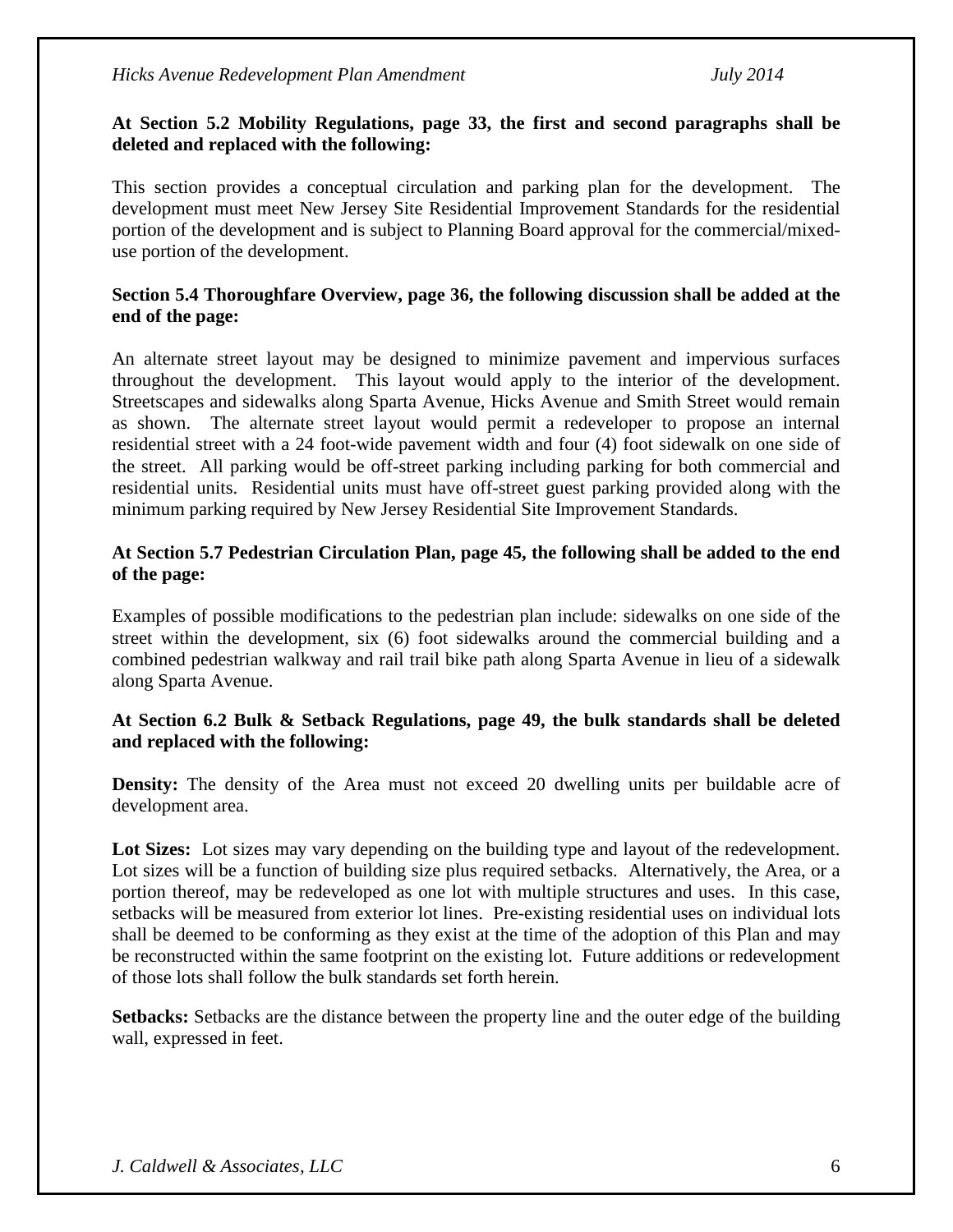*Hicks Avenue Redevelopment Plan Amendment July 2014*

#### **Front yard setback: (measured from the building wall to ROW or edge of pavement)**

Residential: 12' min. (garage in rear/ off-street parking) / 26' min. (garage in front) Multi-family: 15' min. Mixed-use: 15' min. Commercial: 15' min.

#### **Side yard setback:**

| Residential:  | 6' min. to property line   |
|---------------|----------------------------|
| Residential:  | 22' min. between buildings |
| Multi-family: | $10'$ min.                 |
| Mixed-use:    | $15'$ min.                 |
| Commercial:   | $15'$ min.                 |

#### **Rear yard setback:**

| Residential:  | $8'$ min.                  |
|---------------|----------------------------|
| Residential:  | 22' min. between buildings |
| Multi-family: | $10'$ min.                 |
| Mixed-use:    | $10'$ min.                 |
| Commercial:   | $10'$ min.                 |

**Encroachments:** Encroachment is the distance beyond the setback lines that certain building elements can protrude, expressed in feet. Building elements which may encroach include, but are not necessarily limited to: overhangs, steps, porches, balconies, bay and box windows, decks, etc.

| Front yard encroachment: | 6 feet max. |
|--------------------------|-------------|
| Rear yard encroachment:  | 6 feet max. |
| Side yard encroachment:  | 4 feet max. |

**Driveways/Aprons:** Driveways and Access Drives may be constructed of concrete, pavers, asphalt or similar materials, as approve by the Planning Board. All driveway aprons shall be constructed of concrete.

#### **At Section 6.3 Minimum and Maximum Height Regulations, page 50, this section shall be deleted and replaced with the following:**

Maximum and minimum height requirements are expressed as a combination of stories and height in feet as follows:

Residential: 3 stories and 40 feet max. Multi-family: 3 stories and 40 feet max. Mixed-use: 3 stories and 40 feet max.; 2 story minimum Commercial: 3 stories and 40 feet max.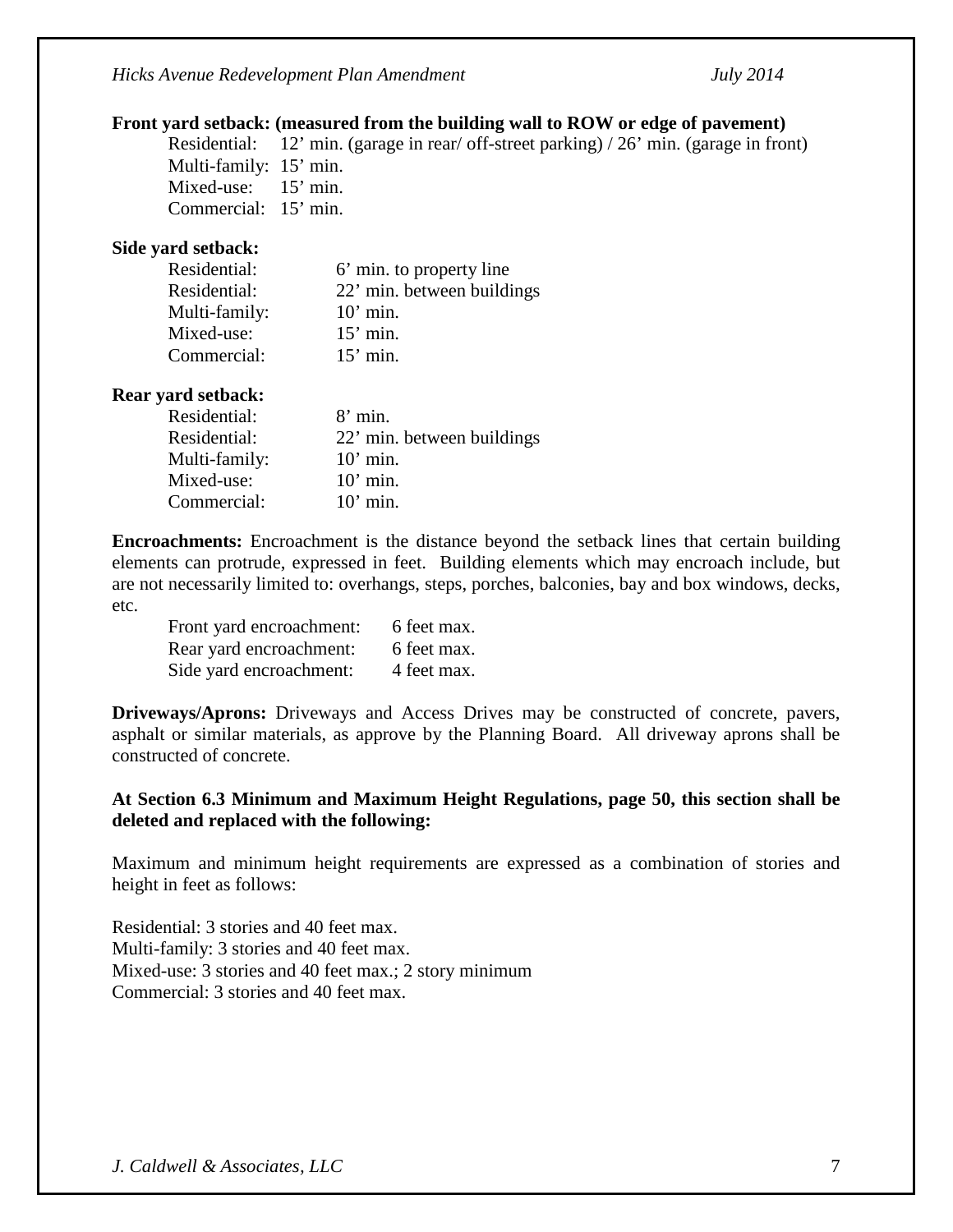#### **At Section 6.4 Building Mass, page 51, the third paragraph shall be deleted and replaced with the following paragraph:**

The development is an inclusionary zone and affordable units must be provided to meet the applicable NJ Council on Affordable Housing (COAH) regulations regarding inclusionary zones at the time of site plan approval. All COAH units must meet all COAH regulations.

#### **At Section 6.6 Building Typologies, page 55, add the following:**

#### **Townhouse E: 20x32 (garage in front)**

| <b>Regulation</b>                    | Feet                                    |
|--------------------------------------|-----------------------------------------|
| <b>Front Yard Setback</b>            | 26 min.                                 |
| Side Yard Setback                    | $6 \text{ min.} / 22$ between buildings |
| Rear Yard Setback                    | 8 min. / 22 between buildings           |
| Front & Rear Encroachment            | 6 min.                                  |
| Side Encroachment                    | $4 \text{ min.}$                        |
| <b>Primary Building Footprint</b>    | $20 \times 32*$                         |
| <b>Accessory Structure Footprint</b> | N/A                                     |
| Lot Width                            | Varies                                  |
| Lot Depth                            | Varies                                  |
| <b>Building Height</b>               | $40/3$ floors                           |

\*Building footprint size may vary provided that other bulk standards can be met

#### **Townhouse E: 20 x 32**

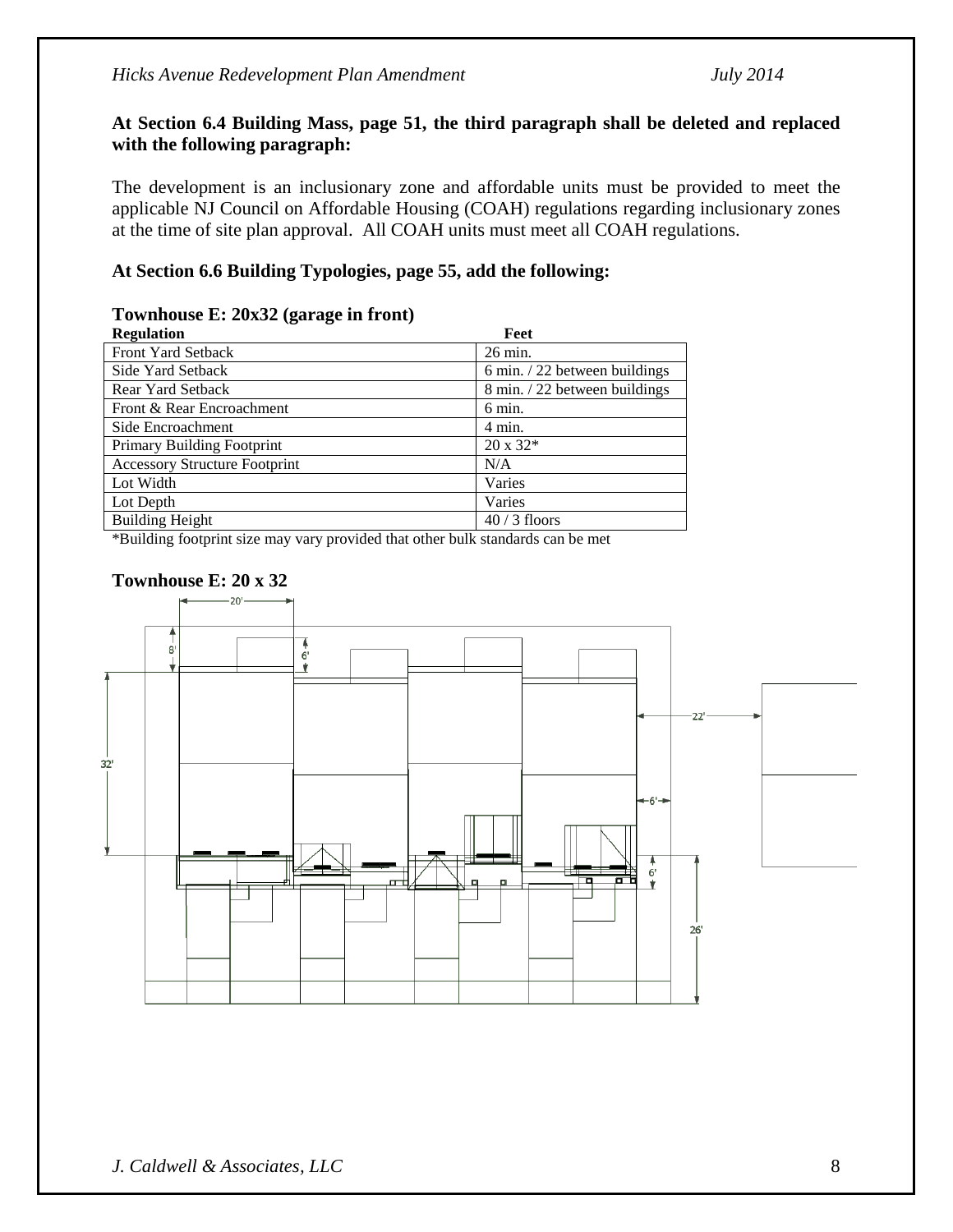

**Architectural Style and Colors are Illustrative and May Change Subject to Planning Board Approval**

The Multi-Family and Mixed-Use building typologies shall also be changed to encompass commercial use buildings by changing the titles to Multi-Family/Commercial and Mixed-Use/Commercial

## **At Section 6.7.1 Architectural Style: Townhouse, page 57, the following photos shall be added:**



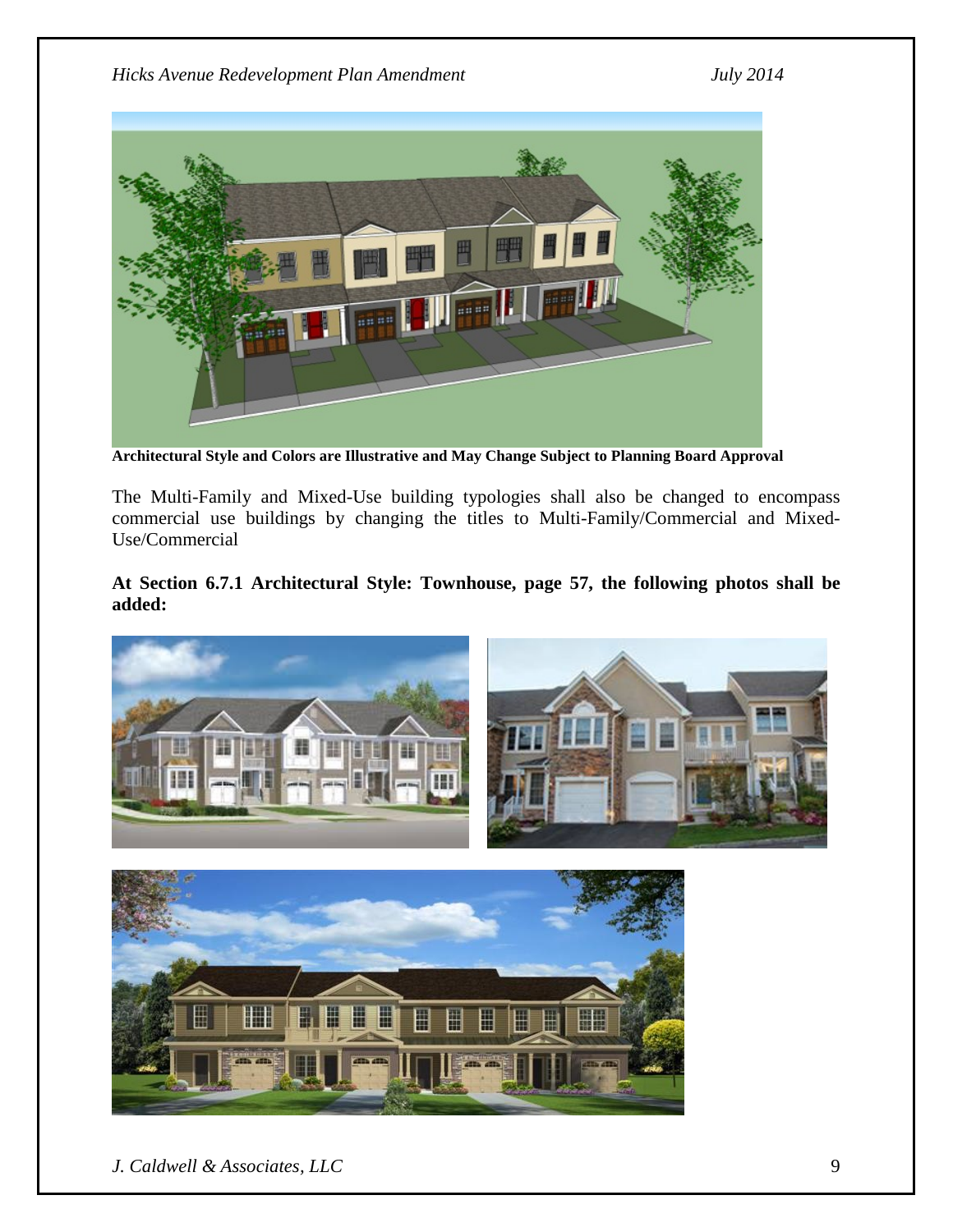*Hicks Avenue Redevelopment Plan Amendment July 2014*

#### **At Section 6.8 Façade Regulations, page 60, delete and replace Item 1 and delete Item 13 as shown below.**

- 1. To create individuality within a proposed residential development, there must be a minimum of three distinct façade designs for single family or townhouse building types, when multiple units are proposed. The three or more façade designs should be alternated within each building to provide for individuality of units and break-up long buildings. Façade colors, materials and accents should be alternated throughout the development.
- 13. Ground level retail/commercial facades fronting along Sparta Avenue and/or Hicks Avenue must be of at least 60% void area (windows and other openings).

#### **At Section 6.10 Building Entrance, Balcony, and Porch Regulations, page 62, delete Items 2 and 5 shown below:**

- 2. Every unit shall have a usable front porch and/or a second floor balcony. Porch steps must match the materials used in the porch.
- 5. The finished floor of the ground level of buildings shall be raised a minimum of 2 feet and a maximum of 3 feet above the grade of the front plain of each primary structure. Porches and stairs shall connect the building to walkway.

#### **At Section 6.11 Building Signage and Lighting Standards, page 64, delete the second paragraph and add the following:**

All proposed signs within the redevelopment area shall conform to the sign regulations of the Town's Form-Based Code for the T-4 Neighborhood Services Zone.

#### **At Section 6.12 Building Parking Standards, page 64, the second paragraph shall be replaced with the following:**

6. Garages: Garages may be built to accommodate one or two cars and may be built with a second floor or loft above.

#### **At Section 6.13 Green Building Standards, page 66, delete Item 4 and replace with the following:**

Stormwater Detention and Reuse: In order to mitigate the impact of stormwater on the existing infrastructure and limited potable water resources, new development is encouraged to create a Potable Water Conservation Program using stormwater detention, collection and re-use for nonpotable uses such as irrigation, washing cars and flushing toilets, thereby reducing demands on potable water.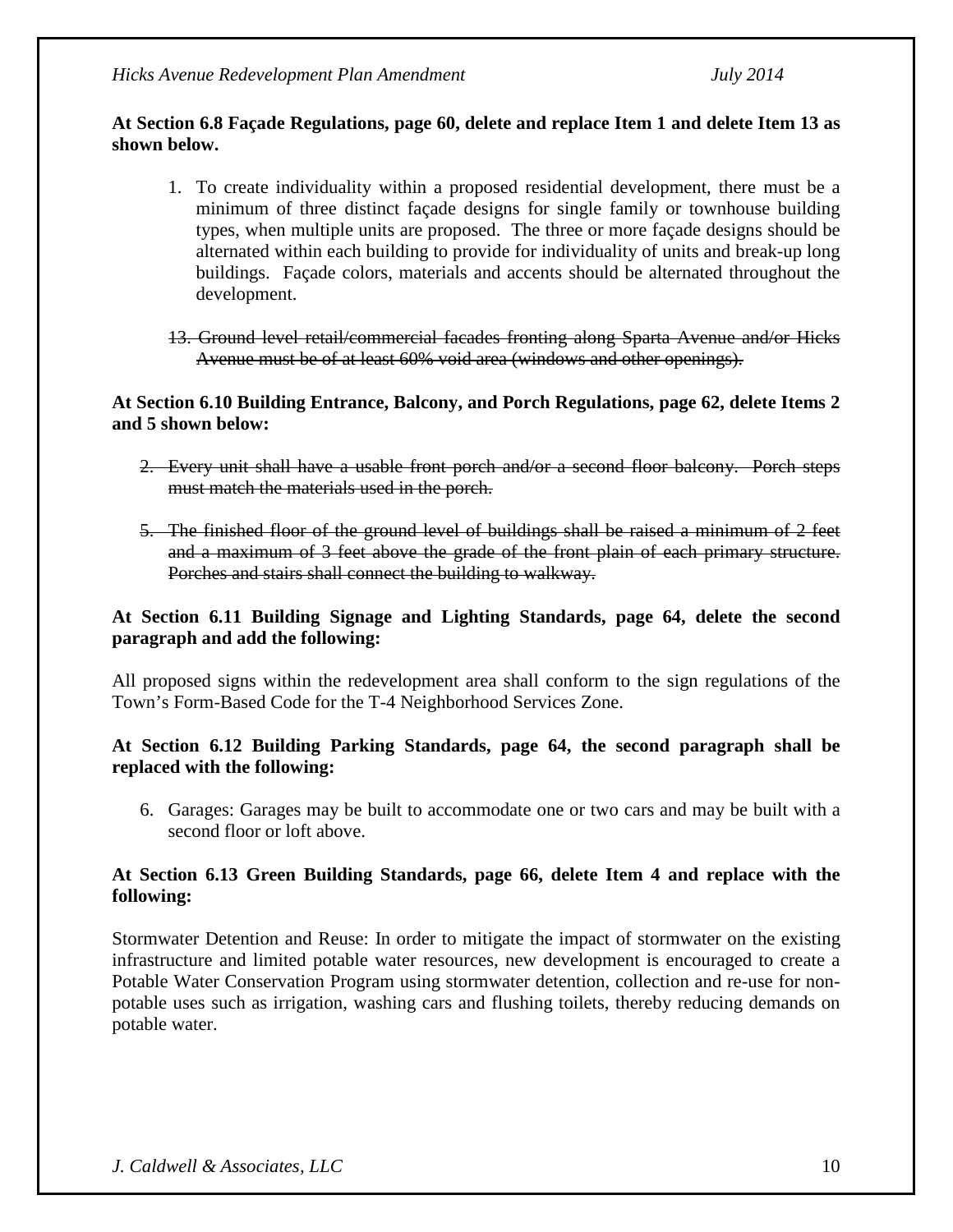#### **At Section 7.2 General Requirements, page 71, delete Item 4 and Item 7 and replace with the following:**

- 4. All yard spaces shall be landscaped with trees, shrubs, perennials and ground cover.
- 7. All landscaped areas must be well maintained, cleared, clipped and pruned to provide a positive healthy visual character.

#### **At Section 7.3 Streetscape Requirements, page 73, delete Item 4 and replace with the following:**

4. If a planter strip is provided between the sidewalk and the curb, it shall be a minimum of 1'6" wide and shall contain plantings or textured pavers. Alternatively, sidewalks may be installed flush with the curb and street trees planted on the yard side of the sidewalks.

#### **At Section 7.3 Streetscape Requirements, page 73, delete Item 5 shown below:**

5. The area between the curb and ROW edge together must equal a combined minimum width of eight (8) feet. The remaining width of two (2) feet will be between the sidewalk and ROW edge, in effect lengthening the front yards of properties. Street trees are to be planted within this area. Street trees may also be planted in bumpouts.

#### **At Section 7.3 Streetscape Requirements, page 73, add Item 11 as follows:**

11. Where rear residential yards abut an exterior street, an evergreen buffer shall be planted along the street side of the units, in a staggered pattern to provide year-round buffering for the residences. The buffer width, design and tree species shall be subject to Planning Board approval.

#### **At Section 7.4 Yard Landscape Requirements, page 74, Items 2 and 9 shall be deleted and replaced as follows:**

- 2. Every building shall have direct access from the access drive, driveway or sidewalk to the primary pedestrian ingress and egress of a building by way of a walkway. Materials of the walkway shall compliment the color and design of the building and the sidewalks.
- 9. Yards must have a minimum number of landscape features:
	- Two (2) canopy trees per building (in addition to street trees); and
	- Foundation shrubs: five (5) per building (or unit for townhouses) along the front façade.

#### **At Section 7.5 Signage Requirements, page 75, the section shall be deleted and replaced with the following:**

All proposed signs within the redevelopment area shall conform to the sign regulations of the Town's Form-Based Code for the T-4 Neighborhood Services Zone.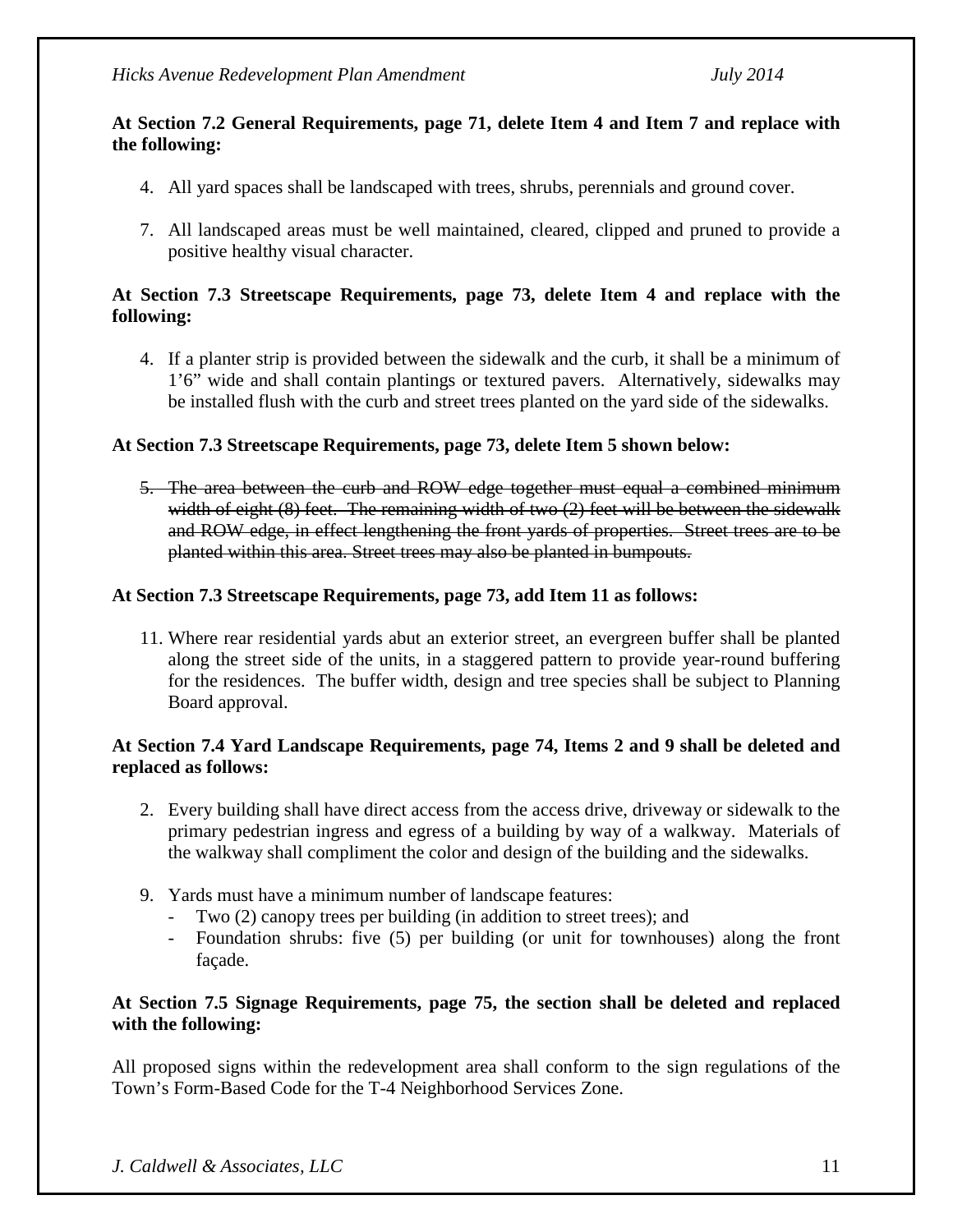## **At Section 8.2 General Utilities Requirements, page 83, delete Item 3 and Item 7 and replace with the following:**

- 3. Stormwater Management in accordance with Residential Site Improvement Standards, N.J.A.C. 5:21-6 and the Town of Newton Stormwater Control Ordinance, Chapter 258 of the Code of the Town of Newton.
- 7. Snow Removal: Adequate facilities shall be provided for the removal of snow from the common areas.

#### **Section 8.3 Stormwater Management, page 84, the following paragraph shall be deleted as shown below:**

A Potable Water Conservation Program must be developed as part of the Plan (see page 25). Sustainable techniques to address and utilize stormwater runoff must be included in the Plan (unless the developer receives a waiver from the Planning Board). These techniques would include the construction of green roofs, water cisterns and the use of stored water for irrigation and other non-potable uses. Such techniques would mitigate the effects of stormwater runoff and lessen the volume needed in stormwater detention facilities, but as significantly, would mitigate the demands on the allocation of limited potable water resources from the Town.

## **At Section 9.2 Plan Consistency Review, page 88, the following shall be added to the final paragraph:**

The Plan Amendment is determined to not be in conflict with the Master Plans of Andover Township, Fredon Township or Hampton Township.

#### **At Section 9.3 Redevelopment Plan Implementation, page 90, Item 5 shall be deleted and replaced with the following:**

5. Once a property has been redeveloped in accordance with the Redevelopment Plan, it may not be converted to any use not expressly permitted in this Redevelopment Plan. Pre-existing residential uses on individual lots shall be deemed to be conforming as they exist at the time of the adoption of this Plan Amendment and be re-constructed within the same building footprint on the existing lot. Future additions or redevelopment of those lots must conform to the standards of this Redevelopment Plan. Except as previously noted, a use or structure not conforming to the requirements of this Redevelopment Plan may not be reconstructed in the event of its destruction. The Planning Board shall determine the issue of whether the non-conforming use or building has been "destroyed".

#### **At Section 9.4 Schedule and Duration of the Plan, page 91, under the title "Phasing", Items A and B shall be deleted and replaced with the following:**

Phasing Plan: Any applicant seeking to develop properties located within this Redevelopment Plan that is planning on phasing the development must submit a Phasing Plan for review and approval by the Newton Planning Board.